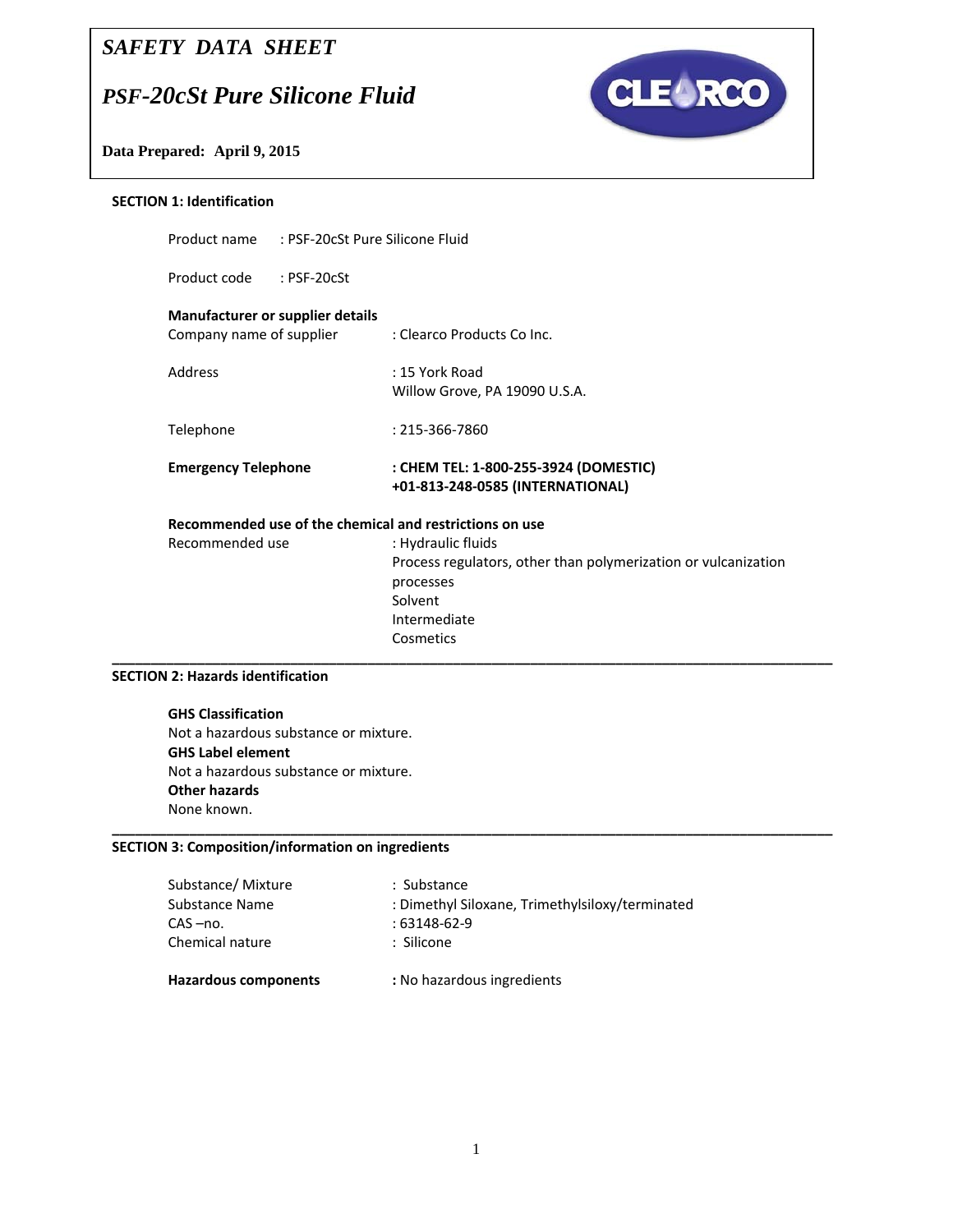#### **SECTION 4: First aid measures**

| If inhaled                                                                 | : If inhaled, remove to fresh air.<br>Get medical attention if symptoms occur.                                                                                                                                                               |
|----------------------------------------------------------------------------|----------------------------------------------------------------------------------------------------------------------------------------------------------------------------------------------------------------------------------------------|
| In case of skin contact                                                    | : Wash with water and soap as a precaution.<br>Get medical attention if symptoms occur.                                                                                                                                                      |
| In case of eye contact                                                     | : Flush eyes with water as a precaution.<br>Get medical attention if irritation develops and<br>persists.                                                                                                                                    |
| If swallowed                                                               | : If swallowed, DO NOT induce vomiting.<br>Get medical attention if symptoms occur.<br>Rinse mouth thoroughly with water.                                                                                                                    |
| Most important symptoms and effects, both acute and delayed<br>None known. |                                                                                                                                                                                                                                              |
| Protection of first-aiders                                                 | : No special precautions are necessary for first aid responders.                                                                                                                                                                             |
| Notes to physician                                                         | : Treat symptomatically and supportively.                                                                                                                                                                                                    |
| <b>SECTION 5: Firefighting measures</b>                                    |                                                                                                                                                                                                                                              |
| Suitable extinguishing media                                               | : Water spray<br>Alcohol-resistant foam<br>Dry chemical<br>Carbon dioxide (CO2)                                                                                                                                                              |
| Unsuitable extinguishing media                                             | : None known.                                                                                                                                                                                                                                |
|                                                                            | Specific hazards during firefighting : Exposure to combustion products may be a hazard to health                                                                                                                                             |
| Hazardous combustion products                                              | : Carbon oxides<br>Silicon oxides<br>Formaldehyde                                                                                                                                                                                            |
| Special protective equipment for<br>fire-fighters                          | : Wear self-contained breathing apparatus for firefighting if<br>necessary. Use personal protective equipment.                                                                                                                               |
| Specific extinguishing methods                                             | : Use extinguishing measures that are appropriate to local<br>circumstances and the surrounding environment.<br>Cool containers/tanks with water spray. Remove undamaged<br>containers from fire area if it is safe to do so. Evacuate area. |

\_\_\_\_\_\_\_\_\_\_\_\_\_\_\_\_\_\_\_\_\_\_\_\_\_\_\_\_\_\_\_\_\_\_\_\_\_\_\_\_\_\_\_\_\_\_\_\_\_\_\_\_\_\_\_\_\_\_\_\_\_\_\_\_\_\_\_\_\_\_\_\_\_\_\_\_\_\_\_\_\_\_\_\_\_\_\_\_\_\_\_\_\_

#### **SECTION 6: Accidental release measures**

|                         | Personal precautions, protective : Follow safe handing advice and personal protective equipment |
|-------------------------|-------------------------------------------------------------------------------------------------|
| equipment and emergency | recommendations                                                                                 |
| procedures              |                                                                                                 |

\_\_\_\_\_\_\_\_\_\_\_\_\_\_\_\_\_\_\_\_\_\_\_\_\_\_\_\_\_\_\_\_\_\_\_\_\_\_\_\_\_\_\_\_\_\_\_\_\_\_\_\_\_\_\_\_\_\_\_\_\_\_\_\_\_\_\_\_\_\_\_\_\_\_\_\_\_\_\_\_\_\_\_\_\_\_\_\_\_\_\_\_\_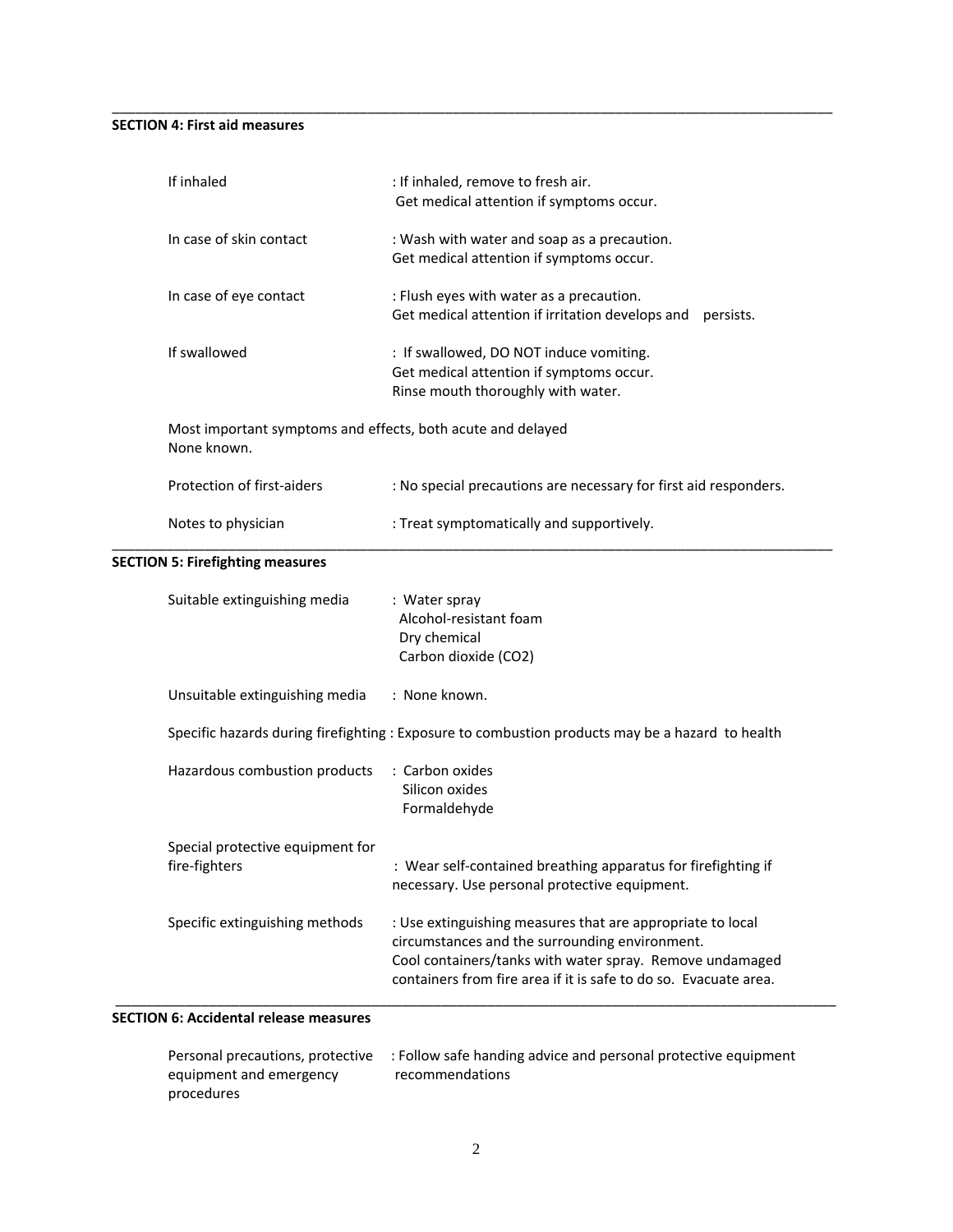| Environmental precautions | : Discharge into the environment must be avoided.<br>Prevent further leakage or spillage if safe to do so. Prevent<br>spreading over a wide area (e.g. by containment or oil barriers).<br>Retain and dispose of contaminated wash water.<br>Local authorities should be advised if significant spillages cannot be<br>contained.                                                                                                                                                                                                                                                                                                                                                                                                  |
|---------------------------|------------------------------------------------------------------------------------------------------------------------------------------------------------------------------------------------------------------------------------------------------------------------------------------------------------------------------------------------------------------------------------------------------------------------------------------------------------------------------------------------------------------------------------------------------------------------------------------------------------------------------------------------------------------------------------------------------------------------------------|
| Methods for cleaning up   | : Soak up with inert absorbent material (e.g. sand, silica gel, acid<br>binder, universal binder, sawdust).<br>For large spills, provide dyking or other appropriate containment to<br>keep material from spreading. If dyked material can be pumped, store<br>recovered material in appropriate container. Clean up remaining<br>materials from spill with suitable absorbent.<br>Local or national regulations may apply to releases and disposal of this<br>material, as well as those materials and items employed in the cleanup<br>of releases. You will need to deter- mine which regulations are<br>applicable.<br>Sections 13 and 15 of this SDS provide information regarding certain<br>local or national requirements. |

\_\_\_\_\_\_\_\_\_\_\_\_\_\_\_\_\_\_\_\_\_\_\_\_\_\_\_\_\_\_\_\_\_\_\_\_\_\_\_\_\_\_\_\_\_\_\_\_\_\_\_\_\_\_\_\_\_\_\_\_\_\_\_\_\_\_\_\_\_\_\_\_\_\_\_\_\_\_\_\_\_\_\_\_\_\_\_\_\_\_\_\_\_

#### **SECTION 7: Handling and storage**

| Technical measures             | : See Engineering measures under EXPOSURE<br>CONTROLS/PERSONAL PROTECTION section.                                                                            |
|--------------------------------|---------------------------------------------------------------------------------------------------------------------------------------------------------------|
| Local/Total ventilation        | : Use only with adequate ventilation.                                                                                                                         |
| Advice on safe handling        | : Handle in accordance with good industrial hygiene and safety<br>practice.<br>Take care to prevent spills, waste and minimize release to the<br>environment. |
| Conditions for safe<br>storage | : Keep in properly labelled containers. Store in accordance with the<br>particular national regulations.                                                      |
| Materials to avoid             | : Do not store with the following product types:<br>Strong oxidizing agents                                                                                   |

#### **SECTION 8: Exposure controls/personal protection**

#### **Ingredients with workplace control parameters**

Contains no substances with occupational exposure limit values.

#### **Engineering measures**

Processing may form hazardous compounds (see section 10). Ensure adequate ventilation, especially in confined areas. Minimize workplace exposure concentrations.

#### **Personal protective equipment**

| Eye protection  | : Wear the following personal protective equipment: Safety glasses |
|-----------------|--------------------------------------------------------------------|
| Hand protection |                                                                    |
| <b>Remarks</b>  | : Wash hands before breaks and at the end of workday.              |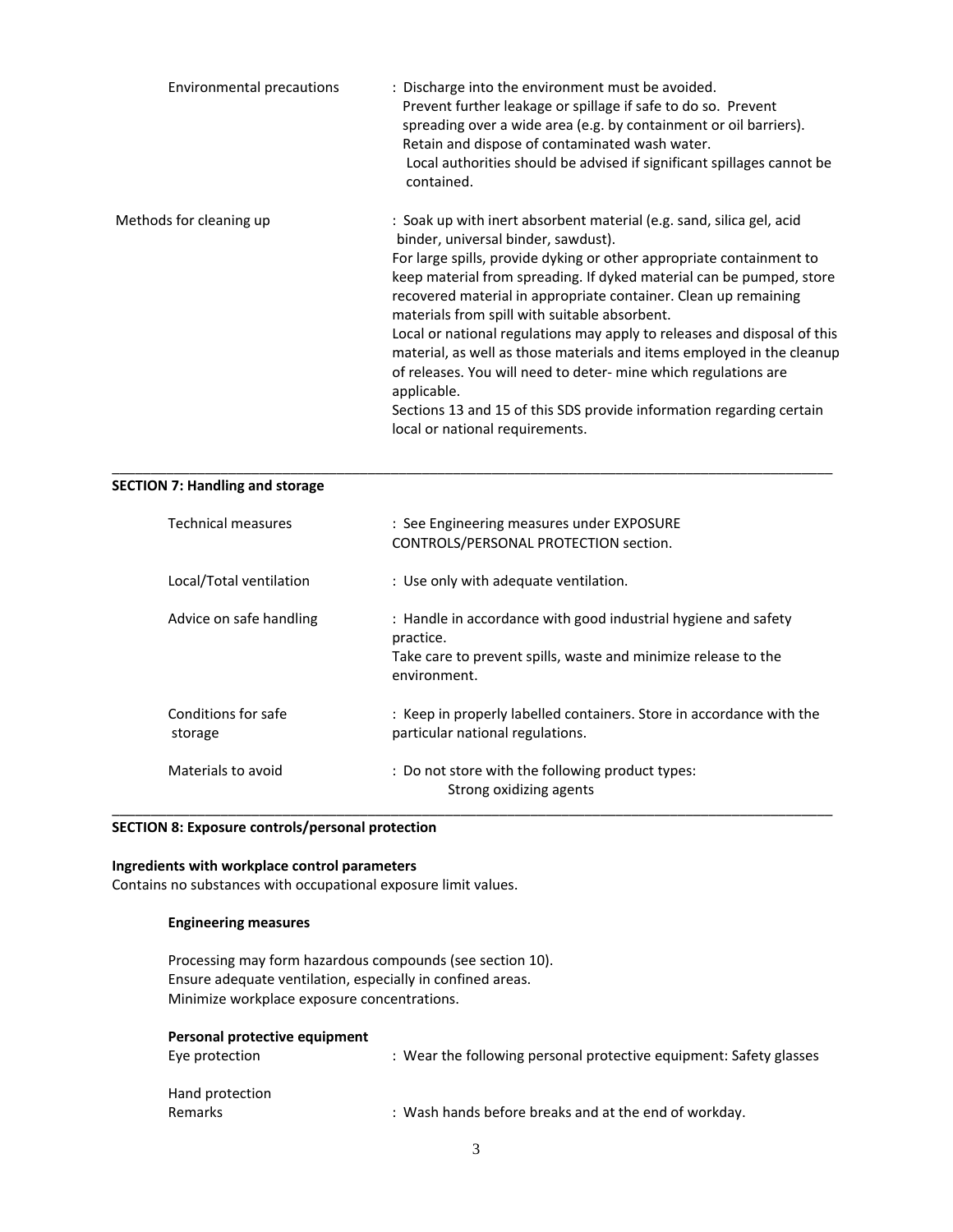| Skin and body protection | : Skin should be washed after contact.                                                                                                                                                                                                                                                                                                                                                                                                                                                                                                                                                                                                                                                                              |
|--------------------------|---------------------------------------------------------------------------------------------------------------------------------------------------------------------------------------------------------------------------------------------------------------------------------------------------------------------------------------------------------------------------------------------------------------------------------------------------------------------------------------------------------------------------------------------------------------------------------------------------------------------------------------------------------------------------------------------------------------------|
| Respiratory protection   | : No personal respiratory protective equipment normally<br>required.                                                                                                                                                                                                                                                                                                                                                                                                                                                                                                                                                                                                                                                |
| Hygiene measures         | : Ensure that eye flushing systems and safety showers are located<br>close to the working place.<br>When using do not eat, drink or smoke.<br>Wash contaminated clothing before re-use.<br>These precautions are for room temperature handling. Use at elevated<br>temperature or aerosol/spray applications may require added<br>precautions.<br>For further information regarding the use of silicones/organic oils in<br>consumer aerosol applications, please refer to the guidance document<br>regarding the use of these type of materials in consumer aerosol<br>applications that has been developed by the silicone industry<br>(www.SEHSC.com) or contact the Clearco Products customer service<br>group. |

## **SECTION 9: Physical and chemical properties**

| Appearance                                 | : liquid                             |
|--------------------------------------------|--------------------------------------|
| Colour                                     | : colorless                          |
| Odour                                      | : none                               |
| Odour Threshold                            | : No data available                  |
| рH                                         | : No data available                  |
| Melting point/freezing point               | : No data available                  |
| Initial boiling point and<br>boiling range | : $>35^{\circ}$ C                    |
| Flash point                                | : > $101.1$ °C<br>Method: closed cup |
| Evaporation rate                           | : No data available                  |
| Flammability (solid, gas)                  | : Not applicable                     |
| Upper explosion limit                      | : No data available                  |
| Lower explosion limit                      | : No data available                  |
| Vapour pressure                            | : No data available                  |
| Relative vapour density                    | : No data available                  |
| Relative density                           | : 0.95                               |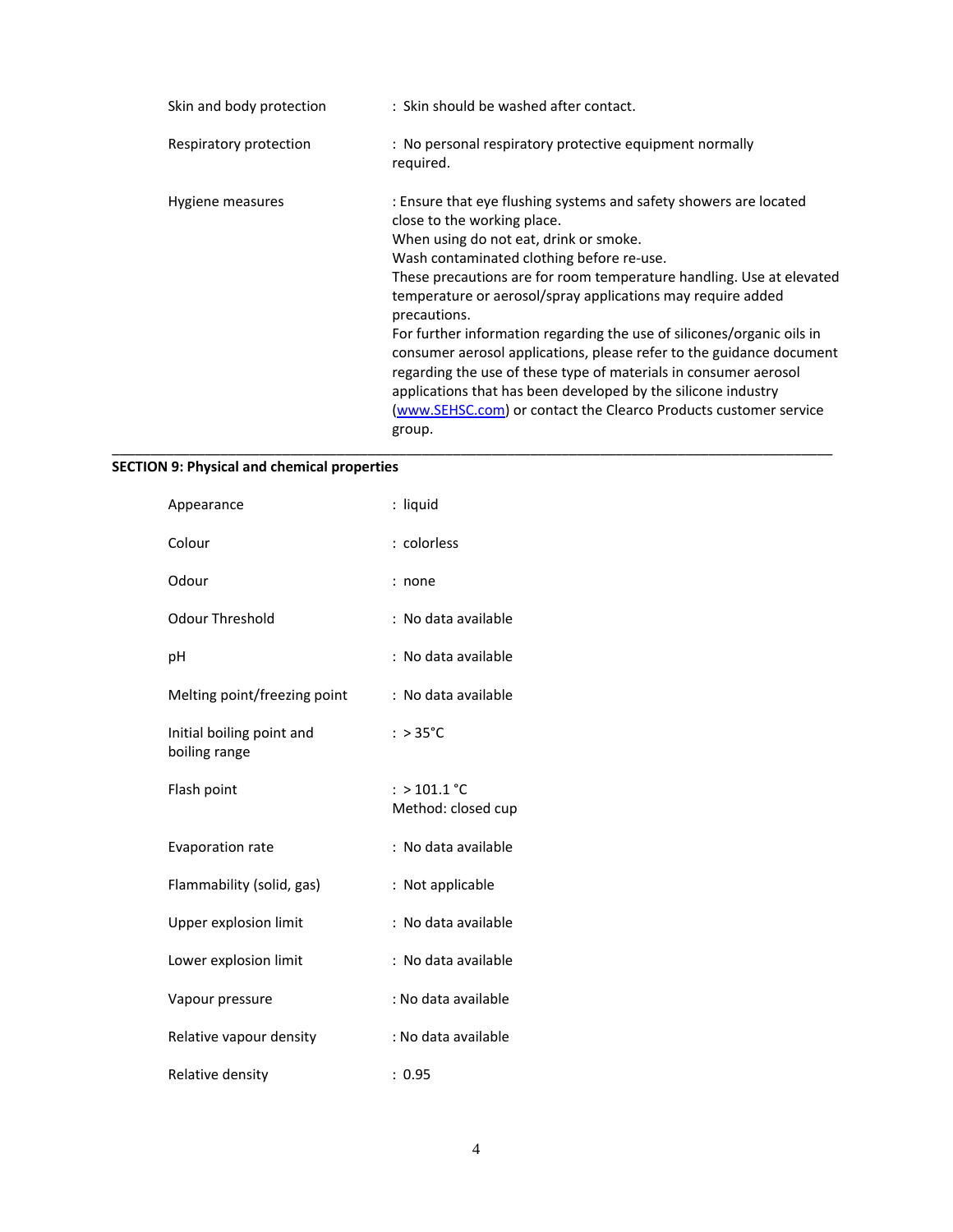| Solubility(ies)<br>Water solubility          | : No data available                                        |
|----------------------------------------------|------------------------------------------------------------|
| Partition coefficient:<br>noctanol/water     | : No data available                                        |
| Auto-ignition temperature                    | : No data available                                        |
| Decomposition temperature                    | : No data available                                        |
| Viscosity<br>Viscosity, kinematic            | : 20mm2/s                                                  |
| Explosive properties                         | : Not explosive                                            |
| Oxidizing properties                         | : The substance or mixture is not classified as oxidizing. |
| <b>Other information</b><br>Molecular weight | : No data available                                        |

**\_\_\_\_\_\_\_\_\_\_\_\_\_\_\_\_\_\_\_\_\_\_\_\_\_\_\_\_\_\_\_\_\_\_\_\_\_\_\_\_\_\_\_\_\_\_\_\_\_\_\_\_\_\_\_\_\_\_\_\_\_\_\_\_\_\_\_\_\_\_\_\_\_\_\_\_\_\_\_\_\_\_\_\_\_**

## **SECTION 10: Stability and reactivity**

**9.2 Other information**

| Reactivity                                                | : Not classified as a reactivity hazard.                                                                                                                                                                                                                                                                                                                                                 |
|-----------------------------------------------------------|------------------------------------------------------------------------------------------------------------------------------------------------------------------------------------------------------------------------------------------------------------------------------------------------------------------------------------------------------------------------------------------|
| Chemical stability                                        | : Stable under normal conditions.                                                                                                                                                                                                                                                                                                                                                        |
|                                                           | Possibility of hazardous reactions : Can react with strong oxidizing agents.<br>when heated to temperatures above 150 °C (300 °F) in the presence of<br>air, trace quantities of formaldehyde may be re-leased.<br>Adequate ventilation is required.<br>See OSHA formaldehyde standard, 29 CFR 1910.1048<br>Hazardous decomposition products will be formed at elevated<br>temperatures. |
| Conditions to avoid                                       | : None known.                                                                                                                                                                                                                                                                                                                                                                            |
| Incompatible materials                                    | : Oxidizing agents                                                                                                                                                                                                                                                                                                                                                                       |
| Hazardous decomposition products<br>Thermal decomposition | : Formaldehyde                                                                                                                                                                                                                                                                                                                                                                           |

## **SECTION 11: Toxicological information**

## **Information on likely routes of exposure**

Inhalation Skin contact Ingestion Eye contact

#### **Acute toxicity**

Not classified based on available information.

\_\_\_\_\_\_\_\_\_\_\_\_\_\_\_\_\_\_\_\_\_\_\_\_\_\_\_\_\_\_\_\_\_\_\_\_\_\_\_\_\_\_\_\_\_\_\_\_\_\_\_\_\_\_\_\_\_\_\_\_\_\_\_\_\_\_\_\_\_\_\_\_\_\_\_\_\_\_\_\_\_\_\_\_\_\_\_\_\_\_\_\_\_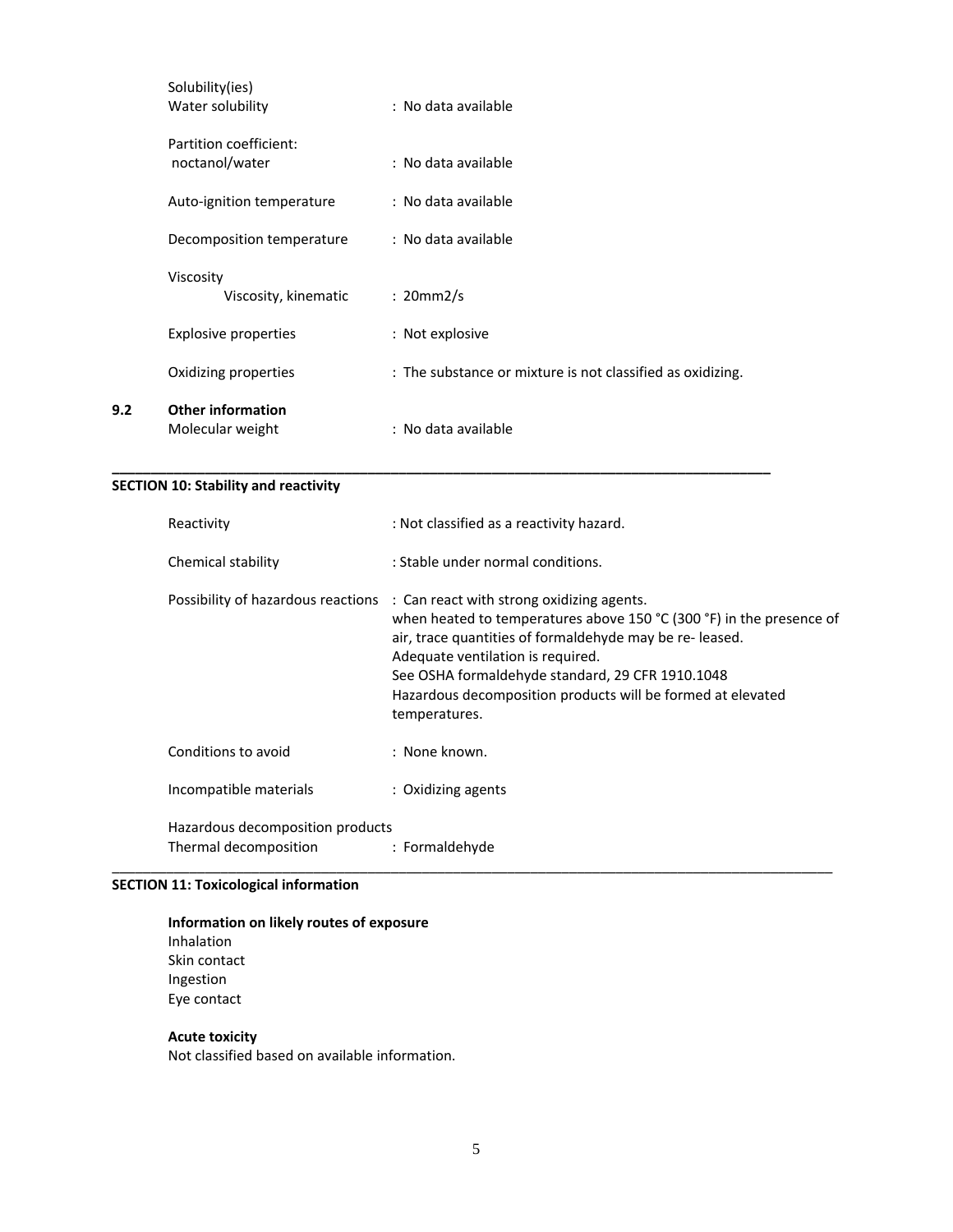| Product:              |                                                                                                       |  |
|-----------------------|-------------------------------------------------------------------------------------------------------|--|
| Acute oral toxicity   | : LD50 (Rat): $> 15,400$ mg/kg<br>Assessment: The substance or mixture has no acute oral<br>toxicity. |  |
| Acute dermal toxicity | Remarks: Based on test data<br>: LD50 (Rabbit): $> 2,000$ mg/kg                                       |  |
|                       | Assessment: The substance or mixture has no acute dermal<br>toxicity<br>Remarks: Based on test data   |  |
|                       |                                                                                                       |  |

#### **Skin corrosion/irritation**

Not classified based on available information.

#### **Product:**

| <b>Species</b> | : Rabbit                               |
|----------------|----------------------------------------|
| Result         | : No skin irritation                   |
| Remarks        | : Based on data from similar materials |

#### **Serious eye damage/eye irritation**

Not classified based on available information.

#### **Product:**

| Species | : Rabbit                               |
|---------|----------------------------------------|
| Result  | : No eye irritation                    |
| Remarks | : Based on data from similar materials |

#### **Respiratory or skin sensitization**

Skin sensitization: Not classified based on available information. Respiratory sensitization: Not classified based on available information.

#### **Product:**

Assessment: Does not cause skin sensitization.

| Test Type      | : Maximization Test (GPMT)            |
|----------------|---------------------------------------|
| <b>Species</b> | : Guinea pig                          |
| Remarks        | : Based on test from similar material |

#### **Germ cell mutagenicity**

Not classified based on available information.

#### **Product:**

Genotoxicity in vitro : Test Type: Bacterial reverse mutation assay (AMES) Result: negative Remarks: Based on test data

#### **Carcinogenicity**

Not classified based on available information.

#### **Product:**

| <b>Species</b>           | : Rat                |
|--------------------------|----------------------|
| <b>Application Route</b> | : Ingestion          |
| Result                   | : negative           |
| Remarks                  | : Based on test data |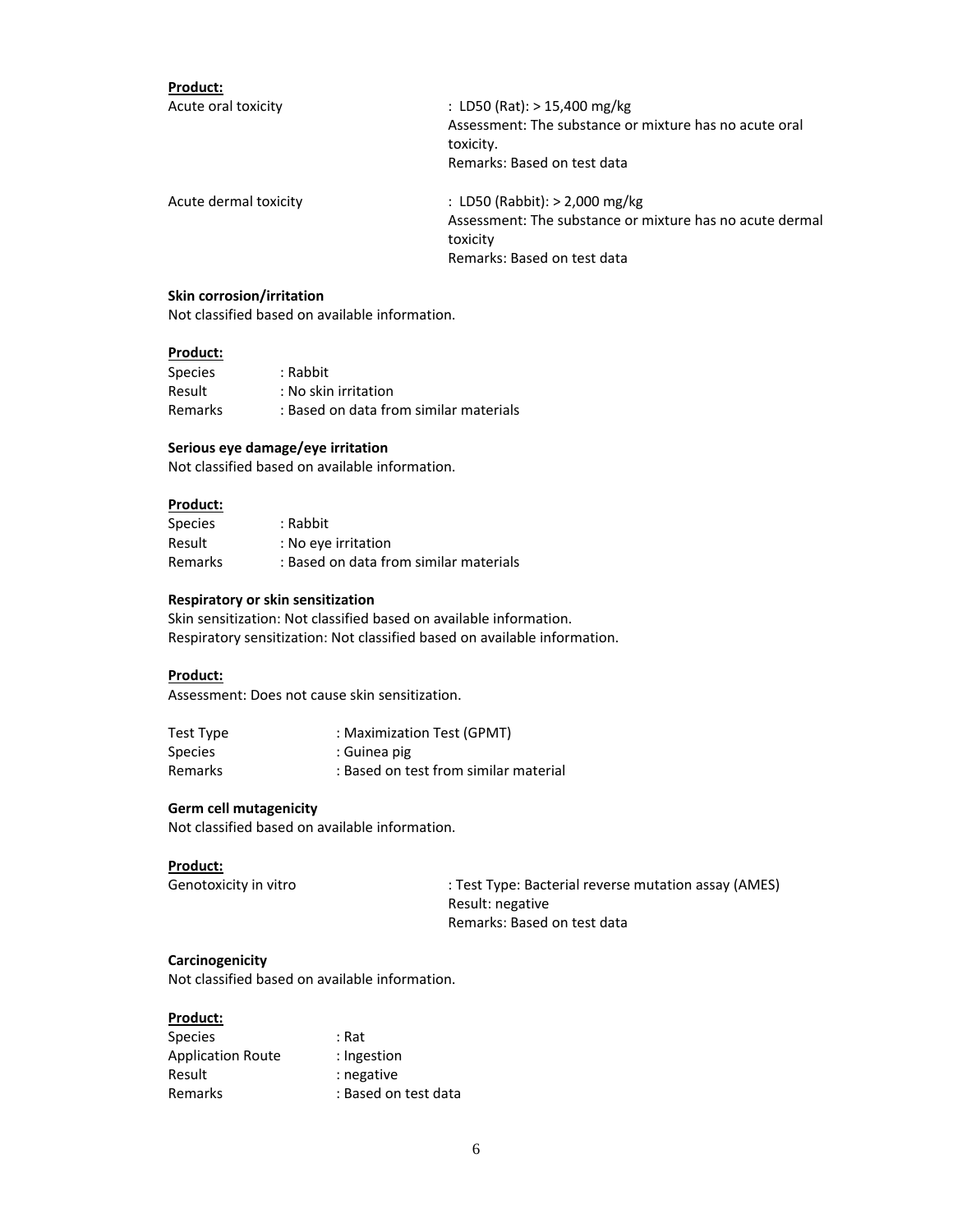| Carcinogenicity - Assessment | : Animal testing did not show any carcinogenic effects.                                                                                                        |
|------------------------------|----------------------------------------------------------------------------------------------------------------------------------------------------------------|
| <b>IARC</b>                  | No ingredient of this product present at levels greater than or<br>equal to 0.1% is identified as probable, possible or confirmed<br>human carcinogen by IARC. |
| <b>OSHA</b>                  | No ingredient of this product present at levels greater than or<br>equal to 0.1% is identified as probable, possible or confirmed<br>human carcinogen by OSHA. |
| <b>NTP</b>                   | No ingredient of this product present at levels greater than or<br>equal to 0.1% is identified as probable, possible or confirmed<br>human carcinogen by NTP.  |
| <b>Reproductive toxicity</b> |                                                                                                                                                                |

Not classified based on available information.

| Product:                            |                                                                                                                       |
|-------------------------------------|-----------------------------------------------------------------------------------------------------------------------|
| Effects on fertility                | : Species: Rabbit, male                                                                                               |
|                                     | Application Route: Ingestion                                                                                          |
|                                     | Symptoms: No effects on fertility.                                                                                    |
|                                     | Remarks: Based on data from similar materials                                                                         |
| <b>Effects on fetal development</b> | : Test Type: Prenatal development toxicity study                                                                      |
|                                     | (teratogenicity)                                                                                                      |
|                                     | Species: Rabbit, female                                                                                               |
|                                     | Application Route: Skin contact                                                                                       |
|                                     | Symptoms: No effects on fetal development.                                                                            |
|                                     | Remarks: Based on data from similar materials                                                                         |
| Reproductive toxicity – Assessment  | : No evidence of adverse effects on sexual function and<br>fertility, or on development, based on animal experiments. |

#### **STOT ‐ single exposure**

Not classified based on available information. **STOT ‐ repeated exposure** Not classified based on available information.

#### **Product:**

| Exposure routes<br>Assessment | : Ingestion<br>: No significant health effects observed in animals at concentrations of 100<br>mg/kg bw or less.    |
|-------------------------------|---------------------------------------------------------------------------------------------------------------------|
| Exposure routes<br>Assessment | : Skin contact<br>: No significant health effects observed in animals at concentrations of 200<br>mg/kg bw or less. |

#### **Repeated dose toxicity**

**Product:**

Species: Rat Application Route: Ingestion Remarks: Based on data from similar materials

Species: Rabbit Application Route: Skin contact Remarks: Based on test data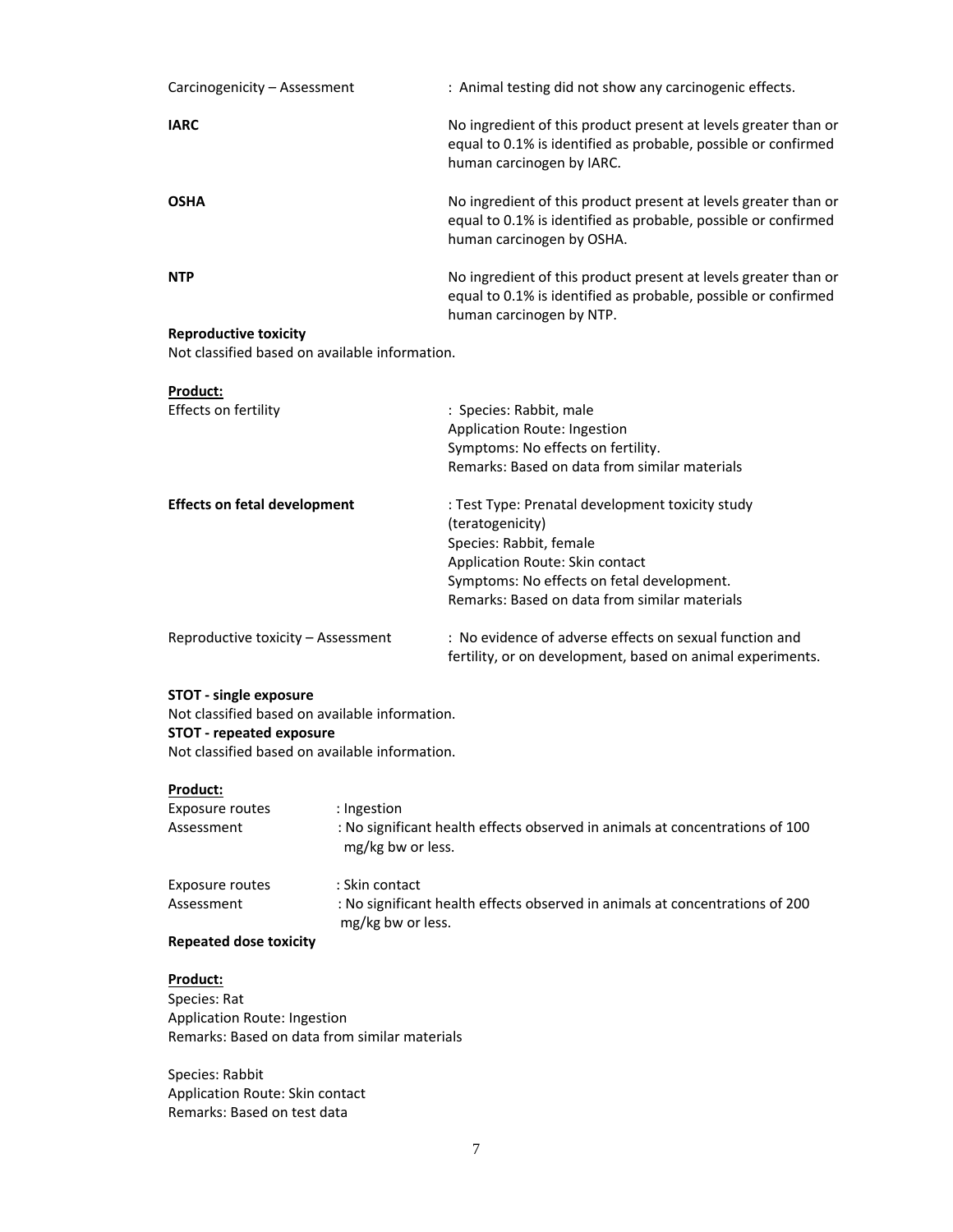#### **Aspiration toxicity**

Not classified based on available information.

#### **SECTION 12: Ecological information**

**Ecotoxicity** No data available

#### **Persistence and degradability** No data available

#### **Bioaccumulative potential** No data available

**Mobility in soil** No data available

**Other adverse effects** No data available

#### **SECTION 13: Disposal considerations**

#### **Disposal methods**

| Resource Conservation and<br>Recovery Act (RCRA) | : This product has been evaluated for RCRA characteristics<br>and does not meet the criteria of hazardous waste if discarded<br>in its purchased form. |
|--------------------------------------------------|--------------------------------------------------------------------------------------------------------------------------------------------------------|
| Waste from residues                              | : Dispose of in accordance with local regulations.                                                                                                     |
| Contaminated packaging                           | : Dispose of as unused product.<br>Empty containers should be taken to an approved waste handling site<br>for recycling or disposal.                   |

**\_\_\_\_\_\_\_\_\_\_\_\_\_\_\_\_\_\_\_\_\_\_\_\_\_\_\_\_\_\_\_\_\_\_\_\_\_\_\_\_\_\_\_\_\_\_\_\_\_\_\_\_\_\_\_\_\_\_\_\_\_\_\_\_\_\_\_\_\_\_\_\_\_\_\_\_\_\_\_\_\_\_\_\_\_\_\_\_\_\_\_\_**

\_\_\_\_\_\_\_\_\_\_\_\_\_\_\_\_\_\_\_\_\_\_\_\_\_\_\_\_\_\_\_\_\_\_\_\_\_\_\_\_\_\_\_\_\_\_\_\_\_\_\_\_\_\_\_\_\_\_\_\_\_\_\_\_\_\_\_\_\_\_\_\_\_\_\_\_\_\_\_\_\_\_\_\_\_\_\_\_\_\_\_\_\_

**\_\_\_\_\_\_\_\_\_\_\_\_\_\_\_\_\_\_\_\_\_\_\_\_\_\_\_\_\_\_\_\_\_\_\_\_\_\_\_\_\_\_\_\_\_\_\_\_\_\_\_\_\_\_\_\_\_\_\_\_\_\_\_\_\_\_\_\_\_\_\_\_\_\_\_\_\_\_\_\_\_\_\_\_\_\_\_\_\_\_\_\_\_**

#### **SECTION 14: Transport information**

**International Regulation UNRTDG** Not regulated as a dangerous good **IATA‐DGR** Not regulated as a dangerous good **IMDG‐Code** Not regulated as a dangerous good **Transport in bulk according to Annex II of MARPOL 73/78 and the IBC Code** Not applicable for product as supplied

 **Domestic regulation 49 CFR** Not regulated as a dangerous good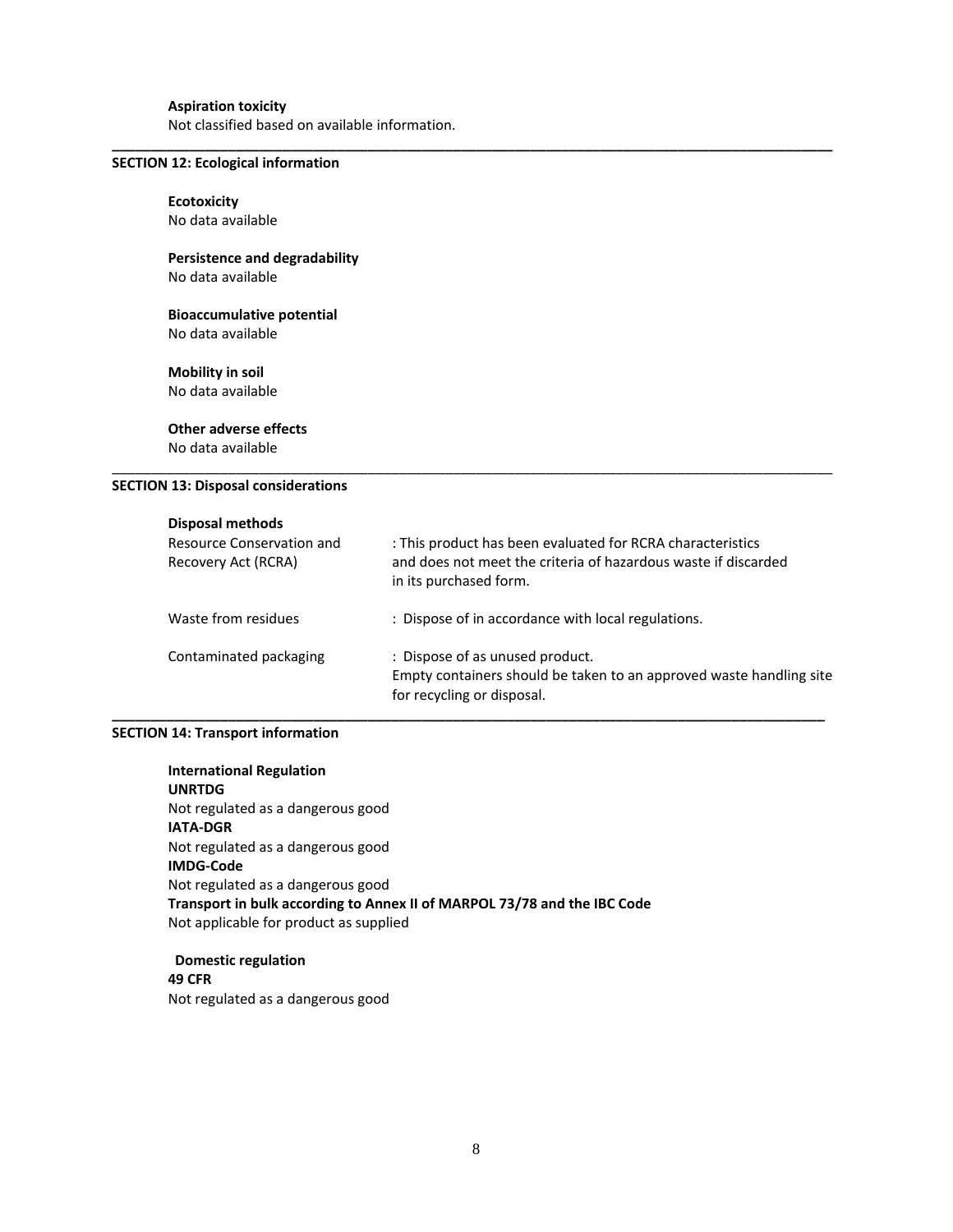#### **SECTION 15: Regulatory information**

| <b>EPCRA-Emergency Planning and Community Right-to-Know</b>                                                                                                                                                    |                                                                                                                                                                                                               |                                                                                                                                   |                                                                        |
|----------------------------------------------------------------------------------------------------------------------------------------------------------------------------------------------------------------|---------------------------------------------------------------------------------------------------------------------------------------------------------------------------------------------------------------|-----------------------------------------------------------------------------------------------------------------------------------|------------------------------------------------------------------------|
| <b>CERCLA Reportable Quantity</b><br>This material does not contain any components with a CERCLA RQ.<br>SARA 304 Extremely Hazardous Substances Reportable Quantity<br>SARA 311/312 Hazards<br><b>SARA 302</b> | This material does not contain any components with a section 304 EHS RQ.<br>: No SARA Hazards<br>: No chemicals in this material are subject to the reporting<br>requirements of SARA Title III, Section 302. |                                                                                                                                   |                                                                        |
| <b>SARA 313</b>                                                                                                                                                                                                | : This material does not contain any chemical components with known<br>CAS numbers that exceed the threshold (De Minimis) reporting levels<br>established by SARA Title III, Section 313.                     |                                                                                                                                   |                                                                        |
| <b>US State Regulations</b>                                                                                                                                                                                    |                                                                                                                                                                                                               |                                                                                                                                   |                                                                        |
| Pennsylvania Right to Know                                                                                                                                                                                     |                                                                                                                                                                                                               |                                                                                                                                   |                                                                        |
| Dimethyl Siloxane, Trimethylsiloxy-<br>terminated                                                                                                                                                              |                                                                                                                                                                                                               | 63148-62-9                                                                                                                        | 90-100%                                                                |
| <b>New Jersey Right To Know</b><br>Diemethyl Siloxane, Trimethysiloxy-<br>terminated                                                                                                                           |                                                                                                                                                                                                               | 63148-62-9                                                                                                                        | 90-100%                                                                |
| California Prop 65                                                                                                                                                                                             | This product does not contain any chemicals known to the State of<br>California to cause cancer, birth, or any other reproductive defects.                                                                    |                                                                                                                                   |                                                                        |
| The ingredients of this product are reported in the following inventories:                                                                                                                                     |                                                                                                                                                                                                               |                                                                                                                                   |                                                                        |
| <b>KECI</b>                                                                                                                                                                                                    |                                                                                                                                                                                                               | : All ingredients listed, exempt or notified.                                                                                     |                                                                        |
| <b>REACH</b>                                                                                                                                                                                                   |                                                                                                                                                                                                               | : All ingredients (pre)-registered or exempt                                                                                      |                                                                        |
| <b>TSCA</b>                                                                                                                                                                                                    |                                                                                                                                                                                                               |                                                                                                                                   | : All chemical substances in this material are included on or exempted |
|                                                                                                                                                                                                                | from listing on the TSCA Inventory of Chemical Substances.                                                                                                                                                    |                                                                                                                                   |                                                                        |
| <b>AICS</b>                                                                                                                                                                                                    | : All ingredients listed or exempt.                                                                                                                                                                           |                                                                                                                                   |                                                                        |
| <b>IECSC</b>                                                                                                                                                                                                   | : All ingredients listed or exempt.                                                                                                                                                                           |                                                                                                                                   |                                                                        |
| ENCS/ISHL                                                                                                                                                                                                      | : All components are listed on ENCS/ISHL or exempted from inventory<br>listing.                                                                                                                               |                                                                                                                                   |                                                                        |
| <b>PICCS</b>                                                                                                                                                                                                   | : All ingredients listed or exempt.                                                                                                                                                                           |                                                                                                                                   |                                                                        |
| <b>DSL</b>                                                                                                                                                                                                     | Domestic Substances list (DSL).                                                                                                                                                                               | : All chemical substances in this product comply with the CEPA 1999<br>and NSNR and are on or exempt from listing on the Canadian |                                                                        |
| <b>NZIOC</b>                                                                                                                                                                                                   | : All ingredients listed or exempt.                                                                                                                                                                           |                                                                                                                                   |                                                                        |

\_\_\_\_\_\_\_\_\_\_\_\_\_\_\_\_\_\_\_\_\_\_\_\_\_\_\_\_\_\_\_\_\_\_\_\_\_\_\_\_\_\_\_\_\_\_\_\_\_\_\_\_\_\_\_\_\_\_\_\_\_\_\_\_\_\_\_\_\_\_\_\_\_\_\_\_\_\_\_\_\_\_\_\_\_\_\_\_\_\_\_\_\_

#### **Inventories**

AICS (Australia), DSL (Canada), IECSC (China), REACH (European Union), ENCS (Japan), ISHL (Japan), KECI (Korea), NZIoC (New Zealand), PICCS (Philippines), TSCA(USA).